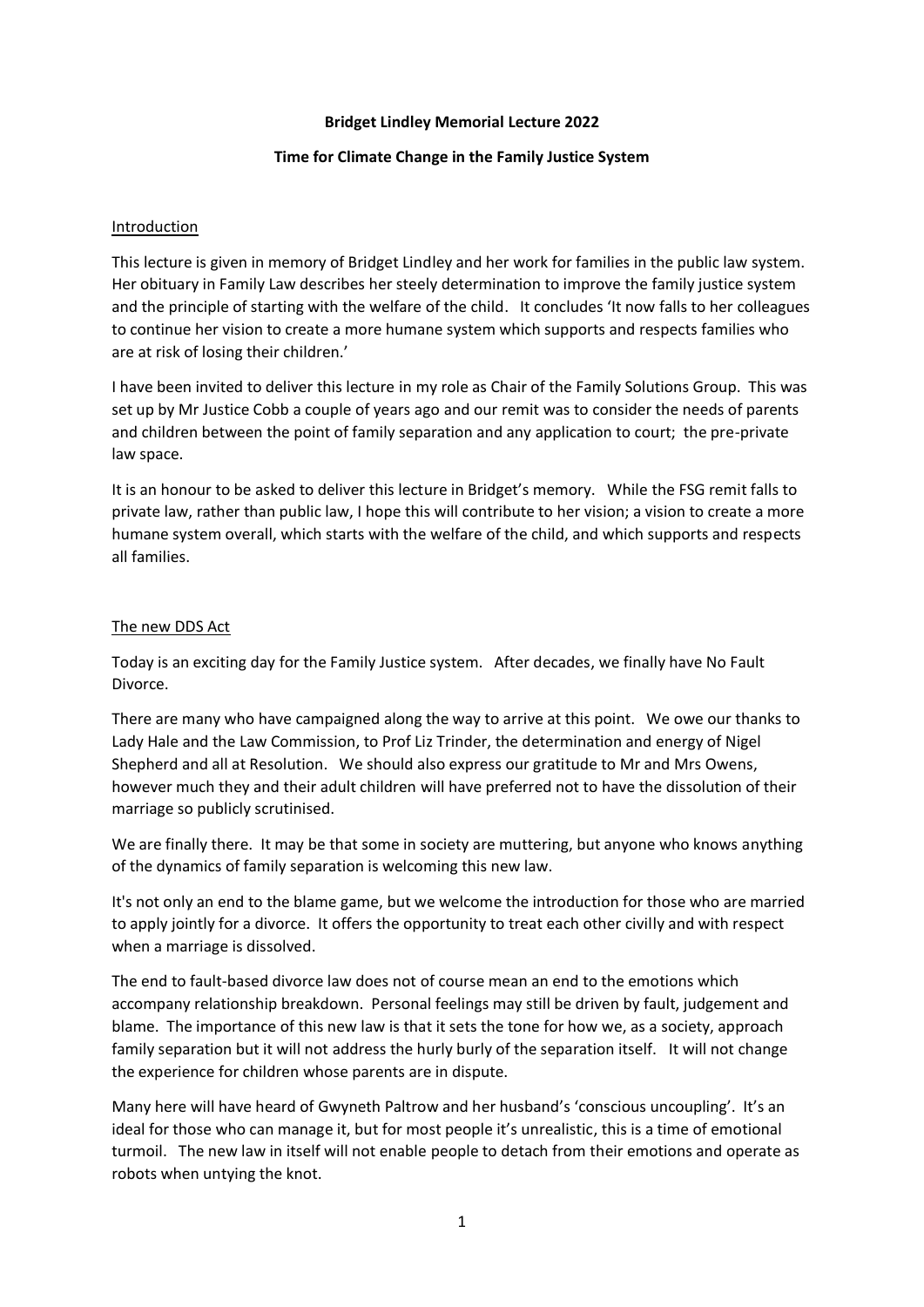So while long-awaited and brilliant this new law is for setting the tone, more is needed if we are to create a humane system overall. We need to keep people safe and keep children's long-term health and wellbeing above all other considerations. We need an evidence-based approach to ensure a safe and sustainable system for all.

## Climate Change

I have called this talk 'Time for Climate Change in the Family Justice System'. In one sense, this new law heralds a climate for change, a radical new approach which removes the blame-game. Add to that the pressures on the family court which are demanding change, plus encouraging noises from the Lord Chancellor, it all points to this being a climate for change.

I would like to go further and see how the climate change movement itself might be relevant to our world. It speaks to the tension between long-established systems and a growing body of evidence which challenges those systems. Please bear with me while we take a very brief journey down the history of climate change science and policy.

The start of climate change awareness began 60 years ago in 1962 with Rachel Carson's book, Silent Spring. Ten years later, came the first international gathering acknowledging environmental limits, then there's a 20 year gap until the 1992 Rio Earth Summit, and the UN Framework Convention on Climate Change was established.

But still, little happened. Some of us will be old enough to remember Swampy, an extremist, who lived in trees. Britain passed the Climate Change Act in 2008, and a further 7 years on, we have the Paris Agreement, widely seen as a breakthrough moment for international cooperation.

It's not until 2018 that climate change is reaching all our newsfeeds and really impacting our thinking at an individual level. The Intergovernmental Panel on Climate Change (IPCC) published a depressing report showing the impact of global warming above 1.5 degrees. Alongside that, a Swedish schoolgirl went on strike, harnessing millions of young around the world to take up this cause. Who knows what impact the young Greta will be shown to have had on global thinking? As a young person herself, she causes us all to reflect on the state of the world we are leaving for those who come after us.

Last year we had COP 26 in Glasgow. Governments were criticised, but the conference itself raised further awareness of climate change. So here we are in 2022, and there's been a paradigm shift. We all have a sense of individual responsibility to live a greener existence, to do what we can to safeguard our planet for the generations to follow.

The science for climate change is complex but we don't need to understand the detail; the message is simple. If we carry on as we are, we leave the planet in a mess for the generations to follow.

### Comparison with Family Justice System

I've taken a detour to talk about climate change because there are close similarities to an adversarial system for family breakdown. I mentioned the tension between long-established systems and a growing body of evidence which challenges those systems. An adversarial justice system is a bit like the carbon combustion engine: years ago, it evolved as useful vehicle to resolve what were back then marital disputes, but we now know it's harmful. Other methods are needed. As with climate change, the message is uncomfortable, requires a rethink. It's expensive, it might compromise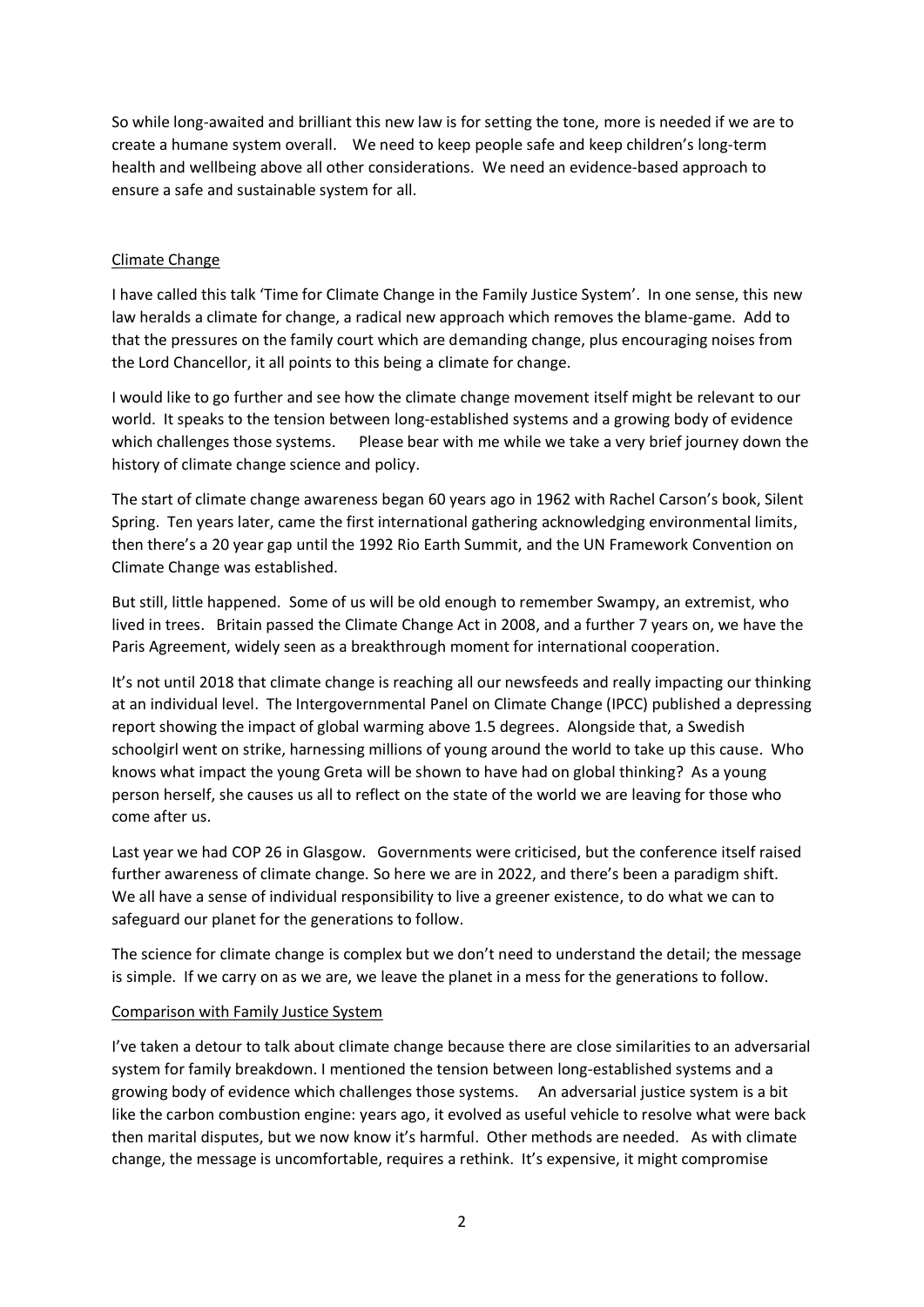profits. We could ignore the evidence, or deny the evidence, for this is unwelcome; it's easier to carry on as we are. As with climate change, government is slow to catch on.

But the evidence for climate change is real and growing, we see it all around us, it becomes impossible to ignore. I say the same for an adversarial system for separating families being harmful. The evidence is real and growing. We see it all around us, it becomes impossible to ignore.

Change in the climate movement has been driven by evidence, and the same should be said for us. We must look at the evidence regarding an adversarial system for families who separate.

### Evidence

First of all, what about families where there are perpetrators of abuse? The Risk of Harm Panel report stated that an adversarial process often worsened conflict between parents and could have a damaging impact on victims and their children. Their call for a more investigative rather than confrontational approach is now being followed up in the two pathfinder courts in Bournemouth and North Wales.

Separate but no doubt overlapping with domestic abuse is the severe toll that an adversarial system takes on parents, with family separation having a strong link to suicide ideation. Dads Unlimited spoke at a recent FSG event; they set themselves up as a Family Separation service and have become primarily a mental health service.

The NFJO have done research into the Adult Characteristics and Vulnerabilities<sup>1</sup> of those coming to court which show high levels of anxiety and depression amongst parents who turn to court. It's very good to have Dr Linda Cusworth and Jude Eyre here today and we'll be hearing about this later.

I want to commend to you a brilliant article published last week by two FSG members, the recently retired HH Martin Dancey and chartered consultant psychologist Dr Kate Hellin<sup>2</sup>. 'The Human Condition' addresses the psychological responses by parents and professionals of working in a stressed and confrontational system. Dr Hellin refers to the concept of 'splitting' and 'projection'. Here are a handful of quotes from the article:

*Much of our unconscious activity serves the purpose of protecting us from unpleasant or intolerable feelings or fears about ourselves and about the world around us. We suppress, repress or project unsavoury aspects of our own character and behaviour so that we can preserve the notion that we are pleasant, good people. In doing so, we polarise and simplify into good and bad (splitting). We identify with the 'good' and project the 'bad' into others in order to deny it in ourselves (projection). We perceive 'the other' as lesser so that we can feel better about ourselves.*

*Under conditions of extreme stress and anxiety, ordinarily psychologically robust people can become paranoid, splitting and projecting intense emotions to the extent that they feel the other person or group to be malicious, even dangerous.*

*It is these processes which create the polarisations found between warring parents... On both 'sides' there is a loss of realism and nuance.*

<sup>1</sup> https://www.nuffieldfjo.org.uk/resource/uncovering-private-family-law-adult-characteristics-andvulnerabilities-wales

<sup>2</sup> https://www.familylaw.co.uk/news\_and\_comment/family-justice-the-human-condition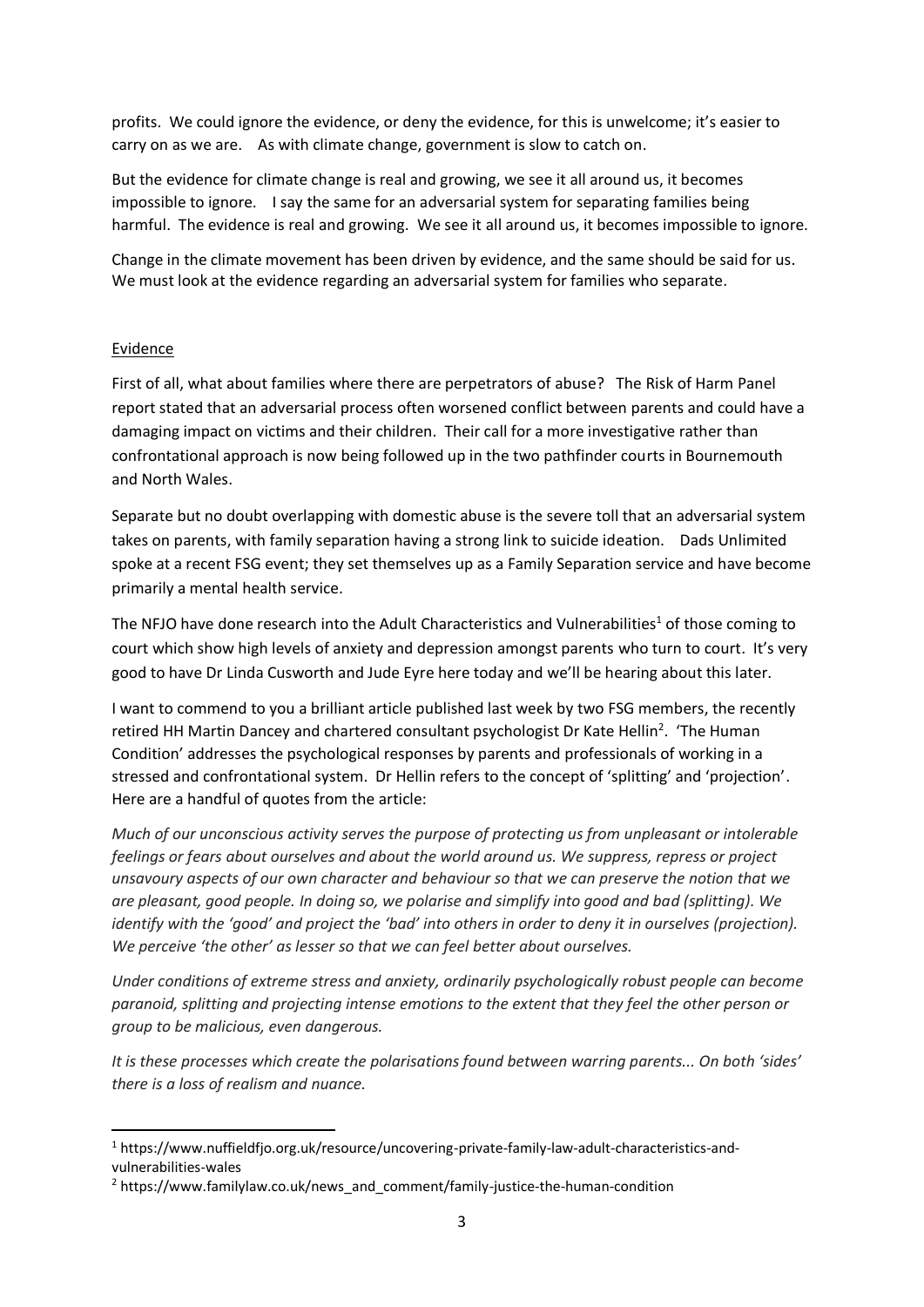*Separating parents, lacking information about structured, cohesive and accessible out of court services, find themselves in the family court which remains an essentially adversarial process due to splitting and projection, cognitive distortion and other polarising processes. The inherent anxiety of proceedings inflames those distorting dynamics and a vicious cycle of polarisation and acrimony is established, perpetuated unwittingly by the very fact that the matter is in court.*

*In truth, many of the behaviours professionals perceive, and criticise, as unreasonable are perfectly normal responses, to be expected of families in crisis, required to engage with a stressed system the workings of which are likely to be a mystery to them.*

*Ideally, troubled families will not need to enter the court arena at all and would sidestep the likely exacerbation of destructive dynamics which arises from court proceedings.*

*Lessons may be learned from the Family Drug and Alcohol Court approach, seeking to provide some containment for parents so that they are in a better position to do the calm, rational thinking we expect of them rather being driven by the polarising dynamics that the court process engenders. It is clear that… listening, compassionate and respectful approaches are effective. These fundamental values and practices are often lost in an adversarial system under pressure.* 

The evidence is clear, an adversarial framework is unhelpful for parents. We need parents to be in a position for calm, rational thinking, to make wise choices for their families as they restructure following separation. An adversarial system is bad for their decision-making and their mental wellbeing.

Quite apart from the problems caused for victims and parents, there is mounting evidence on the harm caused to children. There's the growing brain-science evidence around ACEs based on stress responses in a child's developing brain. Put simply, positive stress is good, tolerable stress is manageable if buffered by a supportive adult, but toxic stress impacts a child's brain development with potential life-long consequences. A well-managed separation by parents who cooperate falls into the category of tolerable stress, the difficult life events are buffered by the supportive adults around the child. However, where there's a high conflict split, the source of buffering is also the source of conflict with the other parent, and this can become toxic stress for a child.

In 2016, Prof Gordon Harold and Dr Ruth Sellars published a major paper on the harm to children from Inter-parental conflict. I'm grateful to Prof Harold for helping us summarise this complex research<sup>3</sup> into some easily understood messaging.

- *Family separation is always a stressful experience for children and teens in the short term. But what drives the long-term impact on them is the level of conflict they witness before, during and following parental separation.*
- *It's normal for it to take about 2 years for children and teens to adjust to a family separation. The higher the levels of conflict, however, the harder it is to adjust and the longer the ripple effects continue for poor outcomes (e.g. mental health).*
- *High levels of conflict between parents are shown to have many poor outcomes for children. These include anxiety and depression, academic failure, substance abuse, conduct problems,*

<sup>&</sup>lt;sup>3</sup> Feinberg, M.E., Jones, D.E., Kan, M.L., & Goslin, M.C. (2010). Effects of family foundations on parents and children: 3.5 years after baseline. Journal of Family Psychology, 24, 532–542.

Grych, J. H., & Fincham, F. D. (1992). Interventions for children of divorce: Toward greater integration of research and action. Psychological Bulletin, 110, 434–454.

Harold, G. T., Sellers, R. (2018). Interparental Conflict and Youth Psychopathology: An Evidence Review and Practice Focused Update. The Journal of Child Psychology and Psychiatry, 59 (4).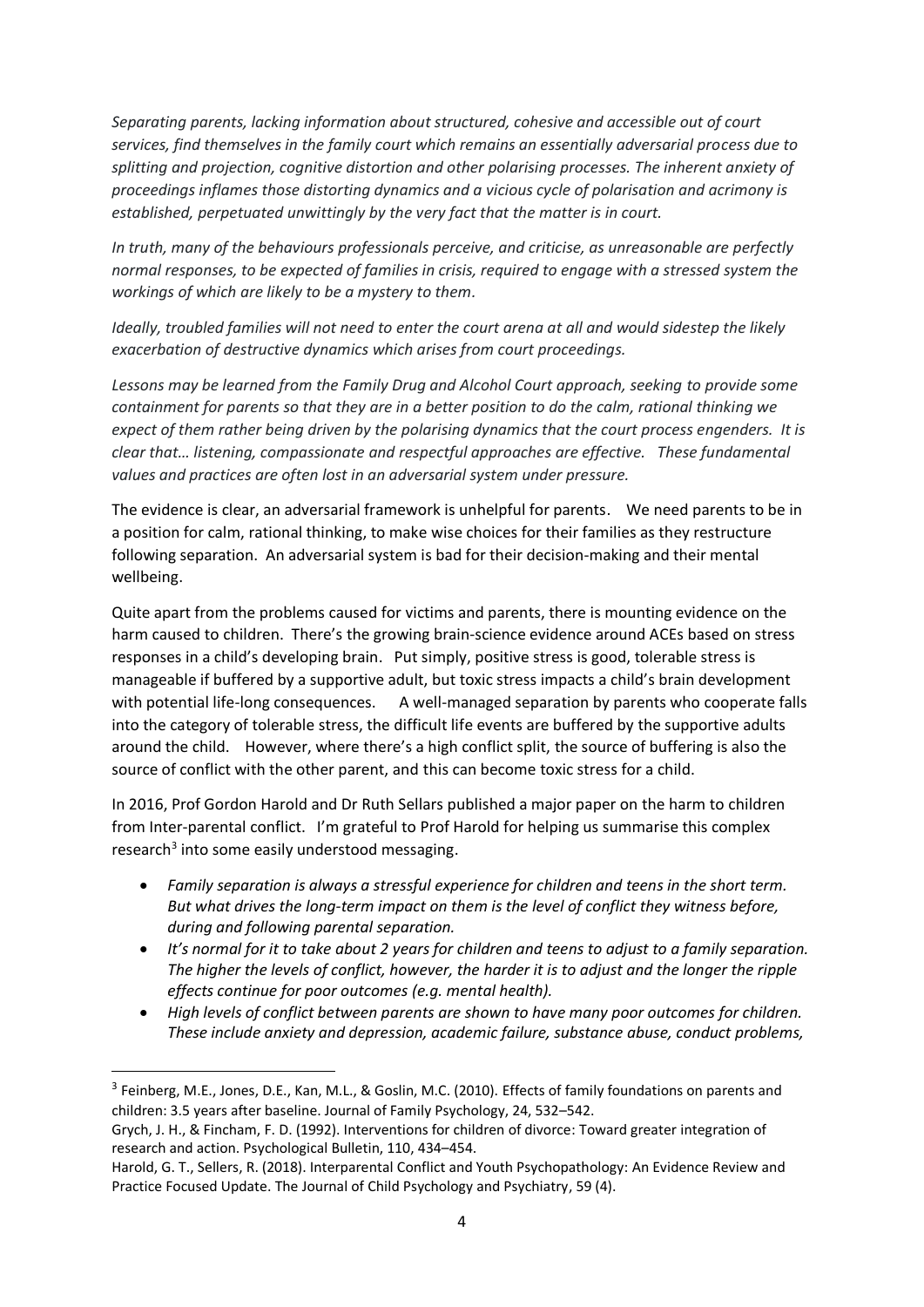*criminality, peer problems and adversely affected brain development. Patterns of conflict can even be passed on to the next generation.* 

- *These outcomes stretch on into adulthood. Acrimonious parental conflict is a common childhood factor in adults who experience mental ill health, relationship difficulties, substance abuse, homelessness, criminality.*
- *By contrast, actions designed to reduce the level of inter-parental conflict are associated with positive long-term outcomes. There are clear improvements in mental health, behaviour, school outcomes and long-term relationships.*
- *These positive outcomes have benefits not just for the individuals but for the whole of society. They produce widespread cost savings, ranging from the education system to the health and social care system, the civil and criminal justice system and they also produce positive future employment outcomes.*

Our local children's charity in Kent says that the primary reasons for children being referred to their counselling services is the effect of family separation. These effects can continue throughout a child's life.

When speaking on the environment as PM, Theresa May said:

*"We look back in horror at some of the damage done to our environment in the past and wonder how anyone could have thought that, for example, dumping toxic chemicals untreated into rivers was ever the right thing to do."*

David Curl of the Two Wishes Foundation<sup>4</sup> suggests we could say:

*"We look back in horror at some of the damage done to our families in the past and wonder how anyone could have thought that, for example, dumping vulnerable families in adversarial court systems was ever the right thing to do."* 

The evidence is clear. An adversarial system for families is harmful. It's bad for victims of abuse, it's unhelpful for parents, both for their own mental health and for their ability to resolve things, but worst of all, it is harming our children. Ultimately, it's harmful to the whole of society.

We can either deny the evidence and carry on as we are, or we accept the evidence and commit to change. We need a different, kinder, gentler, a more humane, approach to family separation.

# What can be done?

Another parallel with the climate change movement is that the problem seems too huge, too difficult to overcome. One can end up in a state of depressed helplessness. We look to government to take a lead, but governments are slow and unreliable.

In the 3<sup>rd</sup> reading the DDS bill, the then Lord Chancellor stated<sup>5</sup>:

<sup>4</sup> https://twowishesfoundation.org/

<sup>5</sup> [https://hansard.parliament.uk/commons/2020-06-17/debates/45EE5F3F-8AE6-413D-AF68-](https://hansard.parliament.uk/commons/2020-06-17/debates/45EE5F3F-8AE6-413D-AF68-EDA8484726CD/DivorceDissolutionAndSeparationBill(Lords)#contribution-23F80BCF-39A1-435E-8557-0A6B84D049C0) [EDA8484726CD/DivorceDissolutionAndSeparationBill\(Lords\)#contribution-23F80BCF-39A1-435E-8557-](https://hansard.parliament.uk/commons/2020-06-17/debates/45EE5F3F-8AE6-413D-AF68-EDA8484726CD/DivorceDissolutionAndSeparationBill(Lords)#contribution-23F80BCF-39A1-435E-8557-0A6B84D049C0) [0A6B84D049C0](https://hansard.parliament.uk/commons/2020-06-17/debates/45EE5F3F-8AE6-413D-AF68-EDA8484726CD/DivorceDissolutionAndSeparationBill(Lords)#contribution-23F80BCF-39A1-435E-8557-0A6B84D049C0)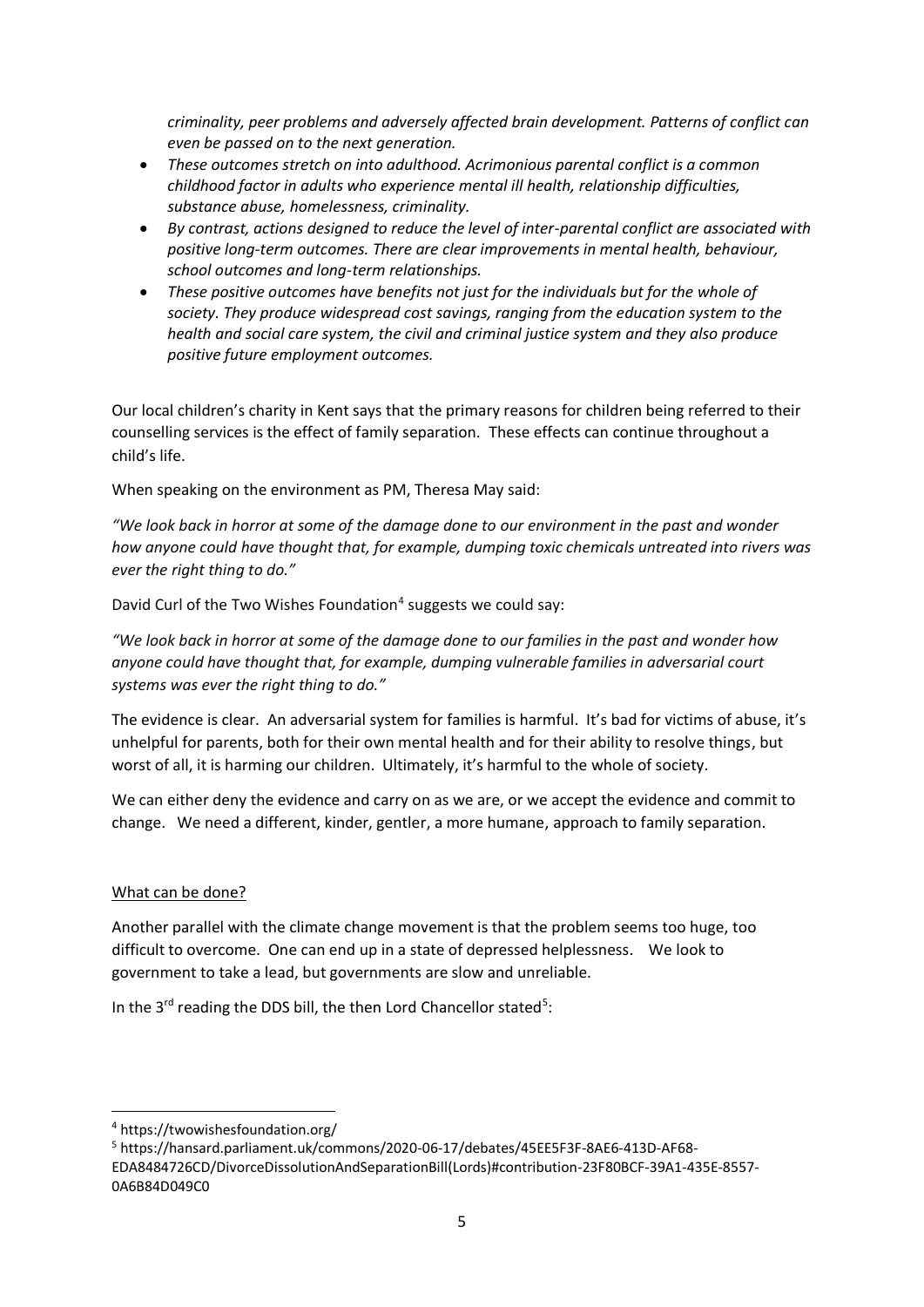*'My commitment is that, as a government, we will work harder to coordinate, to bring together the strands of policy that sit with various departments, and to ensure that we have a family policy that is fit for the 2020s'.* 

We're still waiting for that family policy.

So what can we possibly do that could make a difference?

The answer to climate change is twofold:

- o we must reduce carbon emissions and
- o we must promote cleaner alternatives in energy supply.

Translating that to the family breakdown world, the answer is twofold:

- o we must reduce adversity in the existing system
- o we must promote safe and child-centred alternatives.

I'm going to take those in reverse order.

## Promoting Safe and Child-Centred Alternatives

This was basically the remit of our work on the Family Solutions Group<sup>6</sup>. What are the needs of parents and children from the point of separation before any application is made to the family court?

## Broad Summary of FSG Recommendations

First and foremost, we need political oversight of this massive cohort in society. MoJ currently lead on parental separation but they only become involved if and when an application is made. Until and unless that happens, there is no coordinated information or support, nothing to promote the wellbeing of children when parents separate. It seems extraordinary to me, given that hundreds of thousands of children go through this each year, with potentially life-long consequences, that the needs and rights of these children fall between the cracks of multiple Government departments.

At a recent FSG event, the Attorney General agreed that a cross-government approach is needed if there is to be meaningful reform. She wholeheartedly supported the objective of taking family problems out of an adversarial context saying: *'We don't want families to end up at war'.* She gave her commitment to look at better coordination between Govt departments.

That was our first and most important recommendation, political oversight and coordination.

Next we recommended a wide public education programme, to reframe family breakdown away from automatic 'justice' language, and towards an understanding of child welfare. Public education is needed to correct wrong language and wrong attitudes that date from years ago. I'll say more about language in a moment.

Alongside a wide public education campaign, we also called for an authoritative website for separating families, perhaps similar to the DVLA for drivers. A go-to place, with clear information for parents, and a separate section for children and young people.

<sup>6</sup> https://www.judiciary.uk/wp-

content/uploads/2020/11/FamilySolutionsGroupReport\_WhatAboutMe\_12November2020-2.pdf-final-2.pdf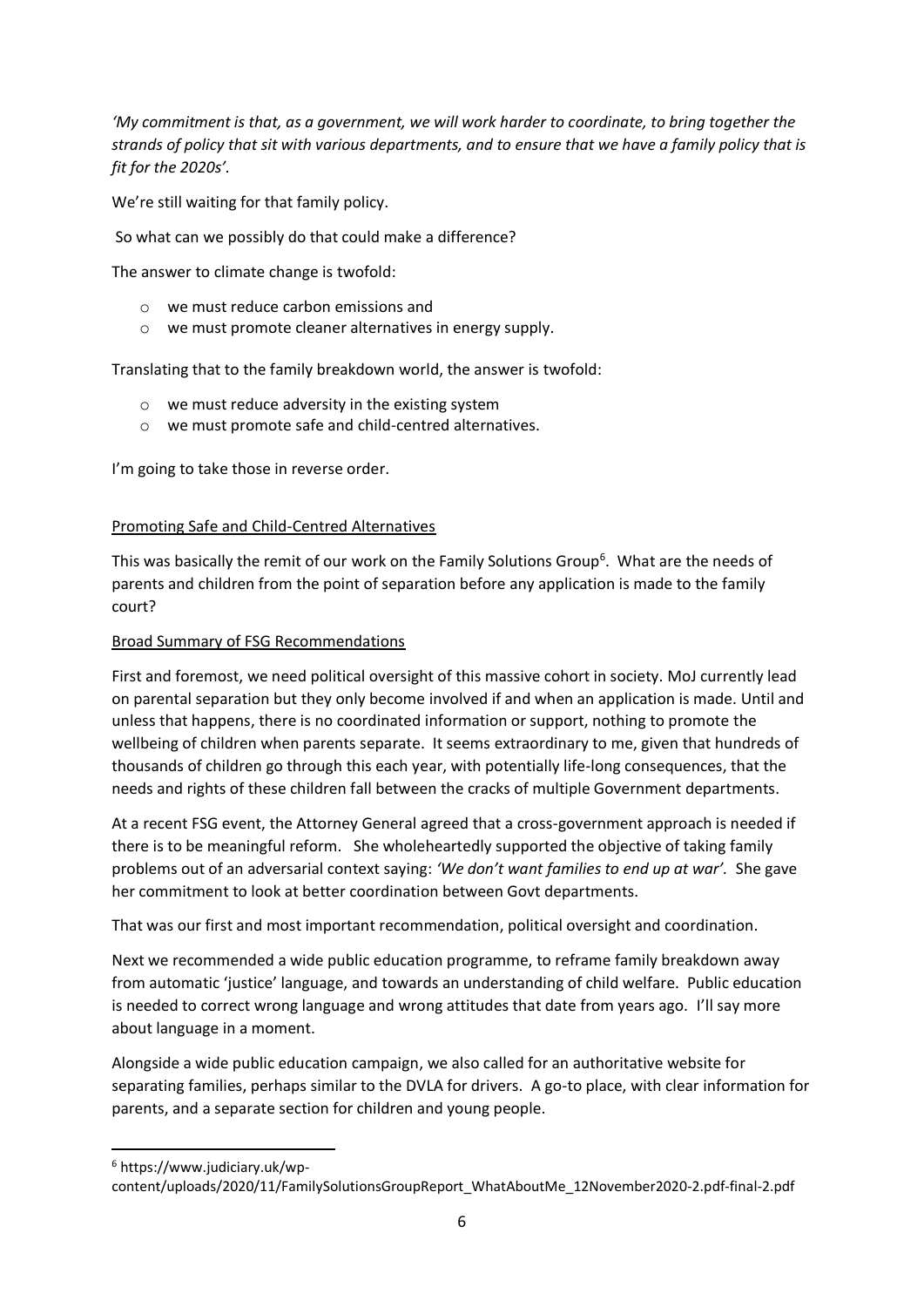And finally, in terms of reaching people, we recommended resourcing all schools, GPs, health visitors, CABs, Family Hubs. All these touchpoints need to provide clear information and signposting to parents at the earliest sign of separation. This shouldn't be difficult to achieve, it just needs some cross-departmental coordination.

Next, we called for direct support services for children and young people. The culture that children should have no voice while far-reaching decisions are made about their lives is changing. We now know that the right<sup>7</sup> of the child to be heard is a key factor in improving outcomes and a core component of child welfare<sup>8</sup>, they tend to be more satisfied with the arrangements<sup>9</sup>, the arrangements are longer lasting, father–child relationships are better, and parenting is more cooperative<sup>10</sup>.

The problem is that giving a child a right to be consulted is no help if it can't be exercised. More than half of families who separate do not come into the family justice system, and there is nothing for these children. We have the brilliant FJYPB to represent children of families in the justice system, and I know some are here. I would commend to everyone as essential reading their book 'In Our Shoes'. But the majority of children who go through family breakdown do not have families in the family justice system. These children have no information, no authoritative website, no support, no nothing. Some families will choose mediation, and of these, some parents will both consent for their child to be consulted. Prof Anne Barlow and Dr Jan Ewing are leading research into the benefits of child-inclusive mediation. But the numbers at present are a small fraction of all families who separate.

The children's group on the FSG have worked hard to raise these issues, to encourage the Law Commission to include in their next programme of law reform a review of the law of children's rights. They've developed resources for schools to use in their PSHE curriculum and created #therightsidea<sup>11</sup> for young people to understand their rights.

Our next recommendation was for early triaging, for an early assessment meeting so that the needs and vulnerabilities of the family can be assessed and they can access the right support. This early assessment has to be done accurately, and I'm aware that criticisms have been raised in the past of mediators taking on cases which should never have come to mediation. It's one of the topics to be discussed this afternoon. A few comments:

 $\circ$  First, unlike the legal professions, anyone can set themselves up as a mediator without any training or experience. Perhaps more likely are those who come from a linked professional background, they complete an 8-day foundation course without follow-up supervision or training, and call themselves a mediator. Only 2 weeks ago, an unregulated mediator who used to be a barrister offered mediation to a couple where social services were already involved; there'd been intimidating, bullying and at times physically aggressive behaviour by mum. Social services had asked her to leave the family home and to attend a perpetrator programme; Dad is caring for their young child, who sees mum twice a week with supervision. Dad is emerging from 10 years of domestic abuse, just in the very early days of finding his voice and beginning to understand what he's been through. The most basic of

<sup>7</sup> Art.12 UNCRC

<sup>8</sup> University of Exeter Healthy Relationships Transition (HeaRT) Project [https://mcusercontent.com/5a5165e370ad79b9ef66cbd5c/files/7c6f2e45-2e63-b6a8-9d79](https://mcusercontent.com/5a5165e370ad79b9ef66cbd5c/files/7c6f2e45-2e63-b6a8-9d79-b4f96e99f0bd/The_Healthy_Relationships_Project_Report__and_Key_Findings.pdf) b4f96e99f0bd/The\_Healthy\_Relationships\_Project\_Report\_and\_Key\_Findings.pdf <sup>9</sup> Butler et al, 2002

<sup>&</sup>lt;sup>10</sup> Walker and Lake-Carroll, in Family Mediation Task Force Report 2014

<sup>11</sup> https://www.youtube.com/watch?v=NLI9k\_fG9wI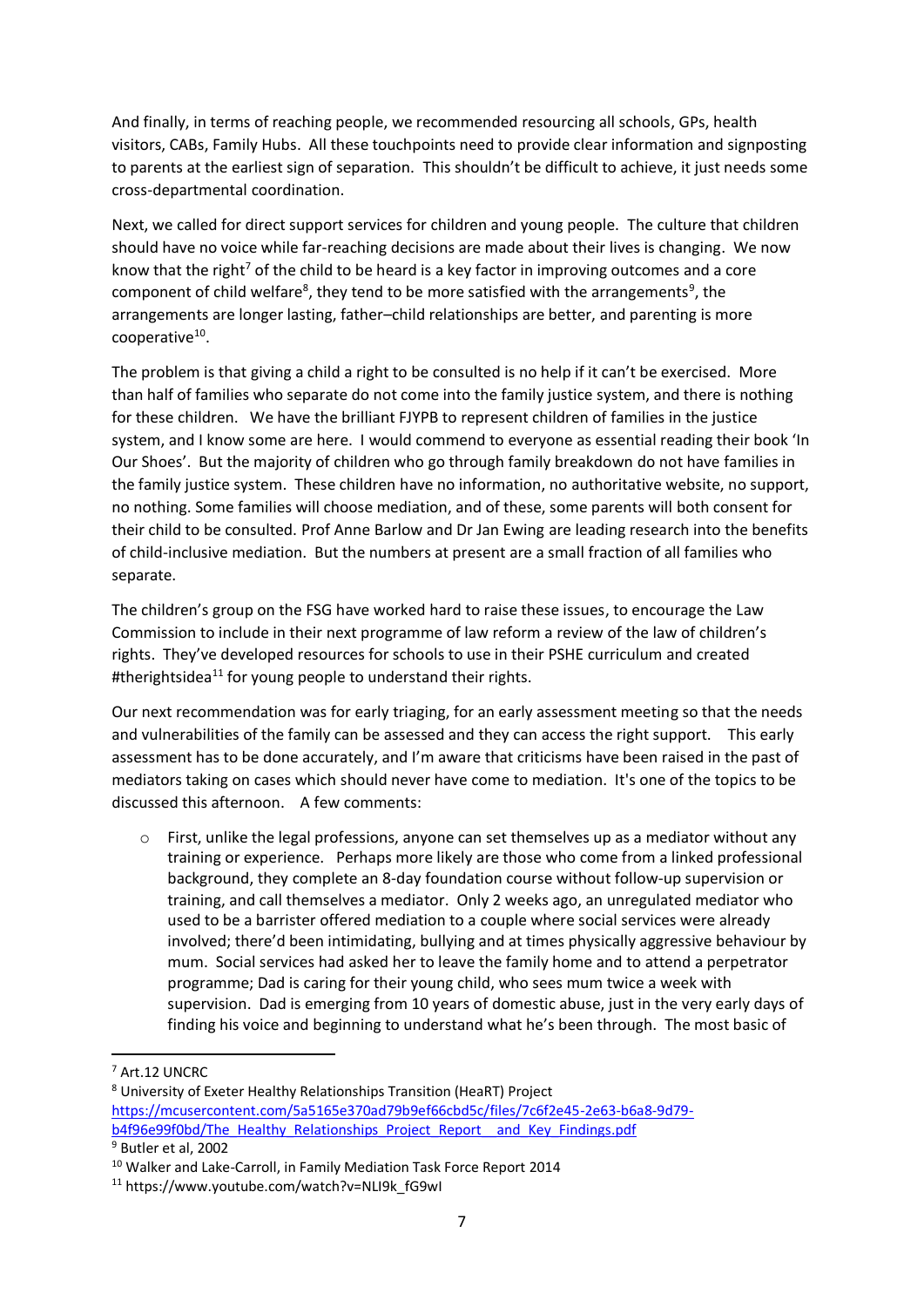screening techniques should have identified that this case was not suitable for mediation. Those who call themselves mediators but choose not to submit to the standards and regulation of the Family Mediation Council do a great dis-service, both to the reputation of the mediation profession and to the families with whom they work.

- o FMC and FMSB are planning to highlight the existing standards for risk awareness and screening, reflecting the concerns both in society and in the family justice system by rising rates of domestic abuse.
- $\circ$  Thirdly the Mediation and Domestic Abuse Network has grown out of the FSG discussions. This was set up by two DA professionals and mediators following a discussion as to whether a blanket ban on mediation for all abuse cases and for all time removed a victim's autonomy. The MADA network is looking to develop a screening tool for mediators, and to encourage closer working relationships between local mediators and domestic abuse services.

These confidential assessment meetings need reliable screening, but for those where safeguarding isn't an issue, they have multiple other purposes. They give the client a chance to explain their situation and be listened to, plus also to hear some information: about what the law expects, about their child's needs and rights to be consulted, and about their options. It's an opportunity to reframe the situation away from their own perspective and see things through the lens of their child's future childhood experience. Even clients who do not go ahead with mediation speak of the value and benefit of the one-to-one meeting. The earlier they happen in the separation, the better.

Those families who don't present safety or other vulnerabilities need support along the pathway towards cooperative parenting. This isn't going to happen straight away, but with the right information and support, most parents will find a way through the mire.

- $\circ$  Information is needed, because there are hopeless misunderstandings about what the law expects from parents who live apart.
- $\circ$  Support is needed because we are not robots and cannot all 'consciously uncouple' as the Paltrows may have done. This is a vulnerable time for both parents and children.

One of the forms of support we recommended is attendance at a separated parenting programme. The SPIP is known by those in the court system, but there are masses of different parenting resources for separated parents. The FSG has called for a national body of separated parenting programmes which meets established standards, so any parent can self-refer, or be reliably referred to one by a school, health professional, solicitor, mediator, court.

The benefit of attending one of these workshops is well-established. RCJ Advice did a recent survey monkey and had 95 respondents from their SPIP course:

*"Do you think attendance on this course will have a positive impact on your child?" 93% said yes.* 

*"Would it have been helpful to have attended this course earlier in your separation?" 78% said yes*

*"Would you recommend attending this course to someone in a similar situation?" 100% yes.*

Imagine what a difference it might make if these courses were universally known and available to all parents when they separate.

As for mediation, good news is that the government has once again extended the mediation voucher scheme. It's good news for the families involved and for the reduction in cases coming to court. The scheme is providing MoJ with accurate, contemporaneous data about mediation, from accredited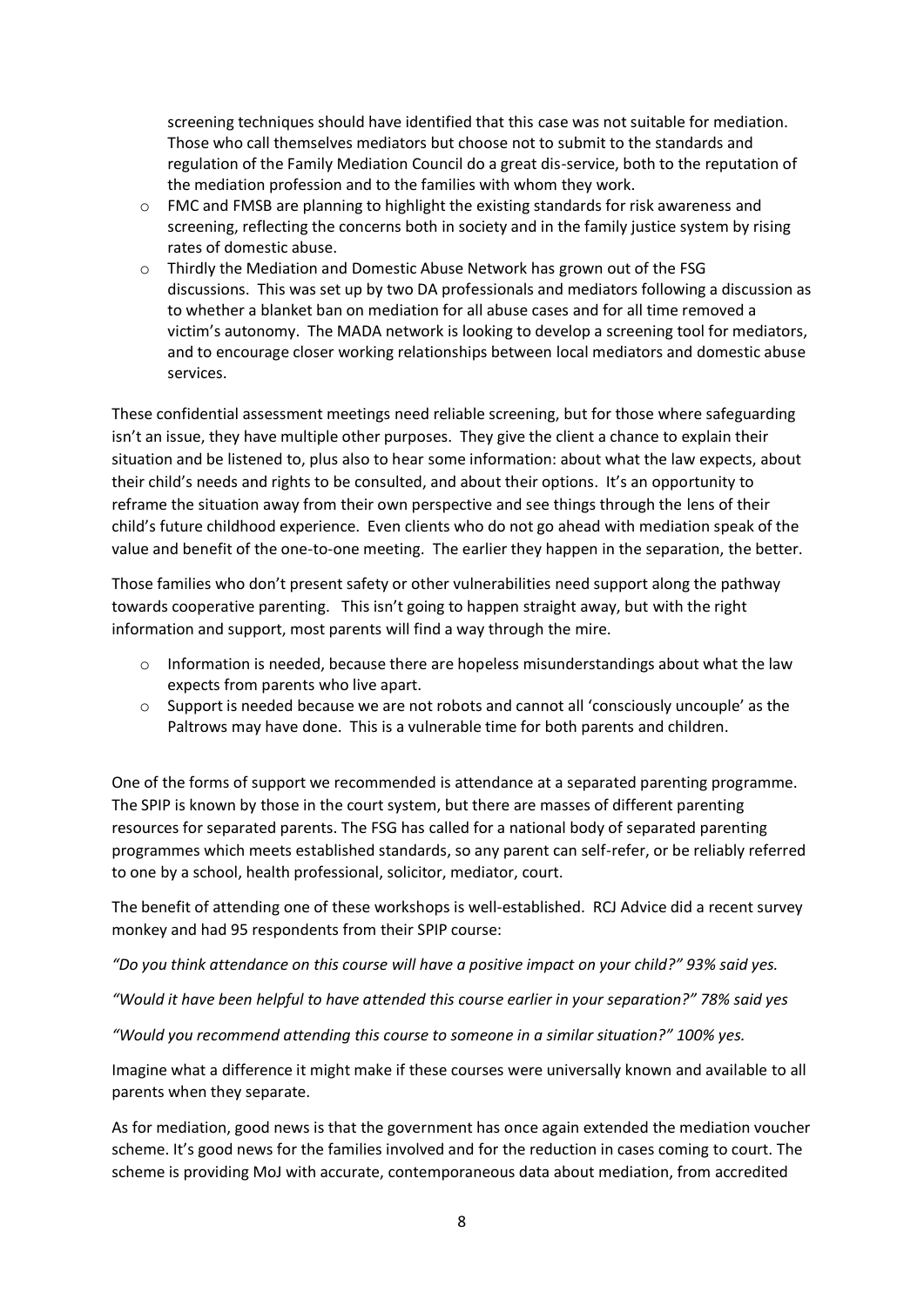mediators. The latest stats from March are that 6,608 vouchers have been issued with 3,838 sets of data now in. These show that 77% of cases reached a whole or partial agreement. 18% went to court without having settled any issues in mediation, 9% went to court with narrowed issues, and 73% didn't proceed to court at all.

We massively welcome this scheme and would love to see it promoted to all parents following separation at an earlier stage.

I haven't mentioned finances, and of course there are many families who have legal issues to resolve. Lawyers have a vital role to play in the post-separation space although I would firmly say that family separation is not primarily a legal issue. A holistic approach is needed, which takes account of safety issues, the emotional state of the parents, the child's views, parenting issues, financial considerations and legal issues. We need to offer models which are supportive and safe and problem-solving.

Charlotte Bradley at Kingsley Napley sits on the FSG and has convened a group of legal professionals from the bench, bar and solicitors to look at a few legal recommendations.

First and foremost is judicial training. Family judges need additional training about family separation which goes beyond the administration of law. Given the number of parents who end up in the magistrates' court, this training is especially urgent for magistrates.

Part of the training should require judges to be aware of the multitude of resources and third sector services in their community, and not to operate in a silo. There is a lot more out there than a MIAM and a SPIP. But as already said, there's no coordination and it's a hotchpotch for families to know where to turn other than the family court.

The idea of a 'Support for Separating Families Alliance' was first proposed by the PrLWG and there are now several at various stages of development, all funded out of thin air. The Kent SSFA<sup>12</sup> has been meeting for a couple of years and has members from a wide spectrum of those who encounter the separating family: police, local authority, solicitors, judges, mediators, Cafcass, children charities, domestic abuse services, parenting services, school FLOs, mental health services and so on. Important in our alliance is Tim Woodhouse, from the Council's suicide prevention team. The 'recent ending of a relationship' has been a feature in 50 suicides in Kent in the last 3 years.

We also recommended that family courts should be taking their Part 3 responsibilities seriously. One senior judge commented that Part 3 is more notable by its breach than by its observance. We fully support the Family Solutions Initiative led by Karen Barham, also on the FSG, which gives bite, with potential costs consequences, for legal advisors who fail to seek opportunities to resolve issues away from court proceedings.

Thirdly, legal professionals need training to arrive at a broader understanding of family separation. Family cases are not legal disputes as with other types of law, they need a different approach, alongside other professionals. We need to work creatively and collaboratively alongside each other, and with curiosity. We do not have all the answers ourselves; we can be curious about what other agencies or professionals bring to the family dynamic and learn from each other. That has certainly happened in our work on the Family Solutions Group; we have all learned so much from each other.

There are already some great initiatives being developed to support families to arrive at solutions, some widely known but there will be many others. There's Amicable, The Certainty Project, The

<sup>12</sup> https://www.ssfak.org.uk/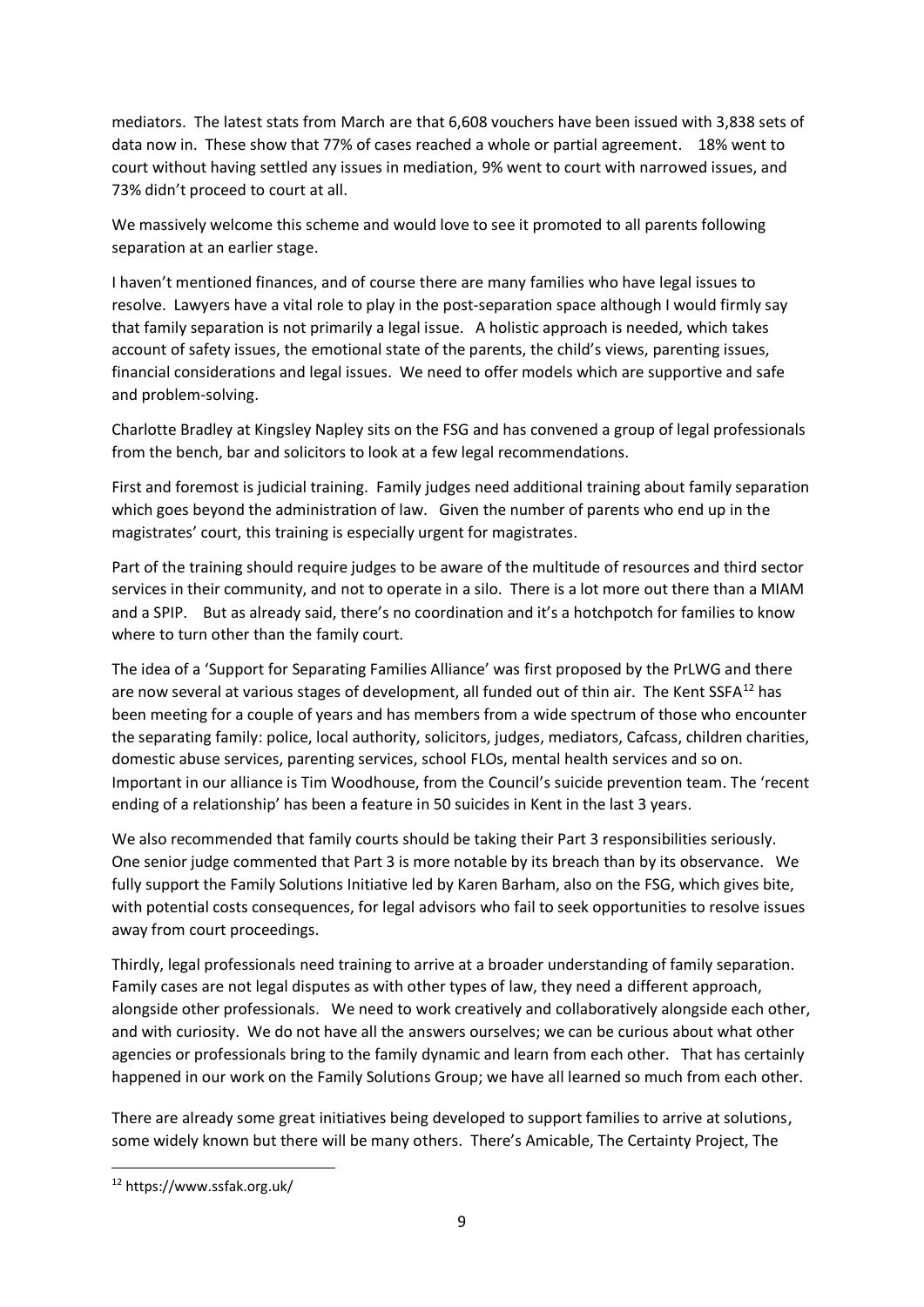Divorce Surgery, Uncouple, the One Lawyer model, there's Wells Group Divorce, MedArb, Hybrid Mediation, Mediation with a financial neutral, and the list could go on. There are multiple creative options out there. Ideally, family separation cases would operate in a transactional way, as with conveyancing, rather than under the banner of litigation.

## Promoting Safe and Child-Centred Alternatives – Who takes responsibility?

These recommendations by the FSG are all well and good. But they're aspirational. Until there is political will to address them then it's la la land. We've worked hard and launched certain initiatives, but there's limited progress which we can make.

The mediation community can't fill that gap either. They do brilliantly in harnessing the energy and passion for our work to promote better outcomes for families, and this year's Family Mediation Week, organised and run by a group of volunteers under the auspices of the FMC, was a triumph. But with limited resources, they can't be relied on to shift societal thinking about separation. Also, quite apart from the resources point, mediation isn't be the right process for all.

There are also countless third sector organisations working tirelessly in this field, too many to mention, and doing brilliant work in the lives of individual families. But none are in a position to promote, at a national level, safe and child-centred outcomes when families separate.

This point about responsibility came starkly into light when the Pathfinder pilots were being developed last year. A system was being designed based on something sitting alongside, a court system to operate alongside community engagement and support. In practice, that parallel system of support did not exist. Meanwhile, MoJ were clear that their pilot would not include any element of 'upstream' work.

Into the breach stepped the now-retired but brilliant DFJ for Dorset, HH Martin Dancey, who with his tireless energy and support from Patrick Myers of the RPC programme, engaged the local authority. Thanks to their private initiative, two family hubs are now being developed by the local authority to run in the shadow of the Pathfinder pilot. They are due to open in the autumn and are developing both in-person and digital models to support separating families. This is a really exciting development, and we hope the National Centre for Family Hubs will take advantage of all the learning to come from them.

The point is that, in the absence of these FSG members stepping into the breach, there would be no community engagement or coordination of support alongside the Bournemouth Pathfinder. Nobody takes responsibility for the promotion of safe and child-centred solutions following separation.

With the climate change movement, there is a groundswell of consumer pressure which demands fuel efficient cars and carbon offsetting. The green agenda has moved from fringe to mainstream. Our inate selfishness to live as we like has been challenged and we're aware of the fragility of our planet for our children and grandchildren.

In the family separation world, we do not yet have that consumer pressure. There's little media interest for the mental wellbeing of families who separate. 'Othering' seems to be a common feature: 'Family breakdown, oh that happens to others, not to us'. Also 'Fatalism': 'It's all terrible but it's just the way it is'. We cannot accept these excuses for allowing the current system to continue to fail so many families and affect our children's futures.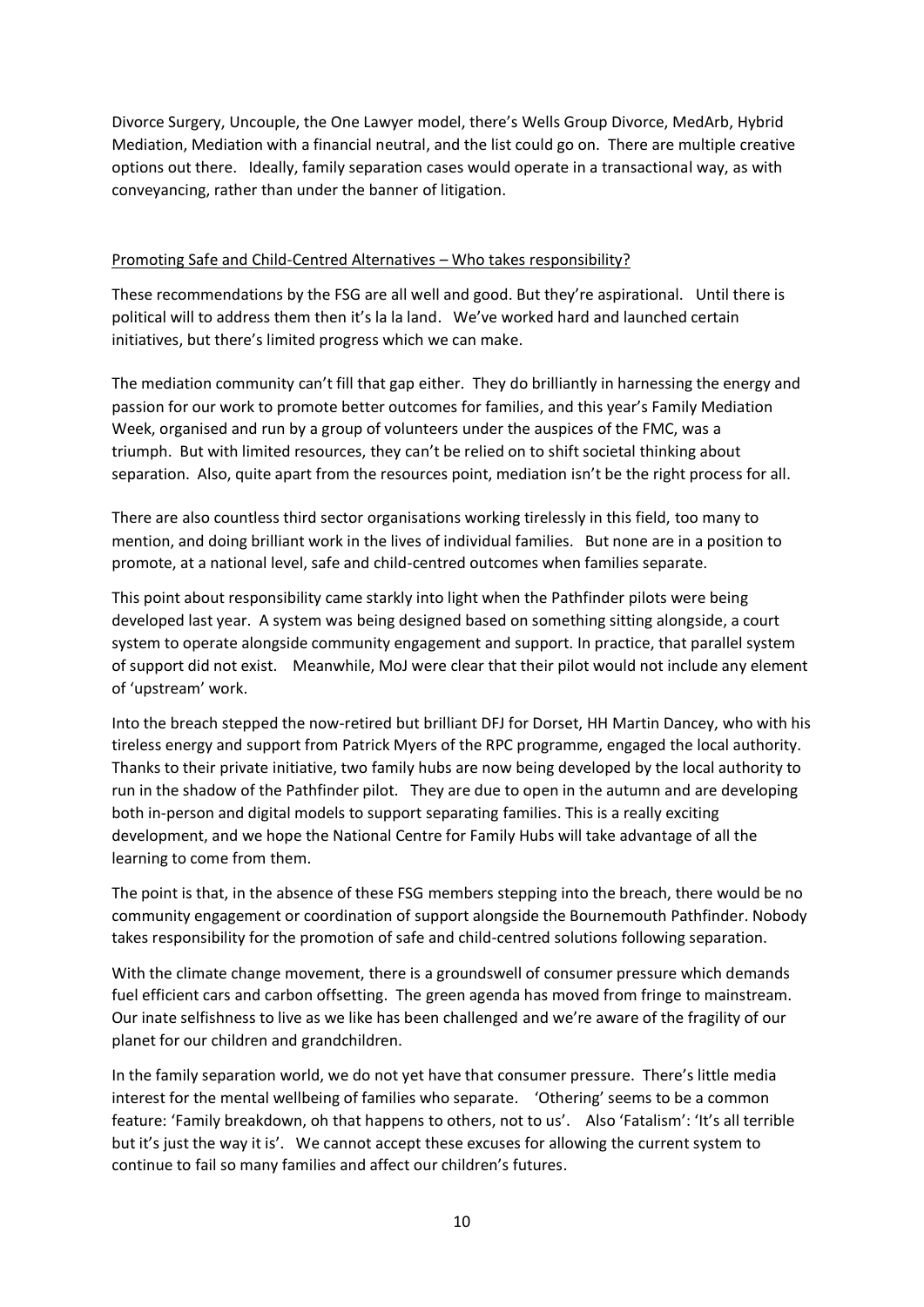I said earlier that there are 2 ways to tackle the problem. One is to is reduce adversity in the existing system, and secondly to promote safe and child-centred alternatives. In the absence of any coordinated promotion of safe and child-centred alternatives, we must turn to the other way to tackle the problem: to reduce adversity in the system.

## Reduce Adversity in the System – The need to re-frame

How does a family justice system, with 150 years of legal development behind it, reduce adversity? Is it even possible?

Let's think for a moment about Volkswagen and Ford. They have not gone out of business. I imagine there's been some pretty tense boardroom discussions over the last 30 years as the true horror of the carbon combustion engine emerged, but they've got to work, been creative and are introducing new technologies.

We must do the same. We must get to work, be creative and introduce new technologies. We need to re-frame family breakdown away from adversity because we cannot ignore the evidence, it is harmful to victims, parents, children and society. We must move instead towards a problemsolving approach, one that is investigative and prioritises safety, that comes alongside a family in difficulty and steers them through the mare.

The way family breakdown is framed is important because it influences how people think and act. If the only known provision is the family court, then that is going to lead public thinking. Everyone knows a court is a place where one person is set against another before a judge. Family breakdown is therefore adversarial.

This needs to be re-framed.

### Language

Careful use of language is a critical part of any reframing. What messages do we want parents, children, government, society to receive from the language that we use?

I'm hesitant to say this in this setting, but I'm going to challenge the term 'justice'. The problem with 'justice' is that if that is what it says on the tin, then that is what people expect. Court becomes an open door to play out the perceived rights and wrongs in the relationship, to give expression to the anger, hatred, rejection, to win in some way over an ex, to exact retribution, and so on.

Sir David Norgrove in the Family Justice Review said the system is about finding 'least worst outcomes' for families. Just think for a moment, if the Family Justice System were publicly renamed 'the Least Worst Outcomes System', would so many people apply to court? I'm not suggesting that it is, but the language we use is important.

Government sees all family separations as being under the remit of the 'Family Justice System'. That's unhelpful. If the Attorney General doesn't want families to go to war, then don't offer them an adversarial justice system. It frames family separation as a legal issue and dumps the entire cohort, the millions in our society affected by ruptured family relationships under a department responsible for administering justice. It makes no sense.

There's a difference between access to the system and access to justice. There are many families who rightly need access to the family court, for safety, or to get an outcome in a problem they've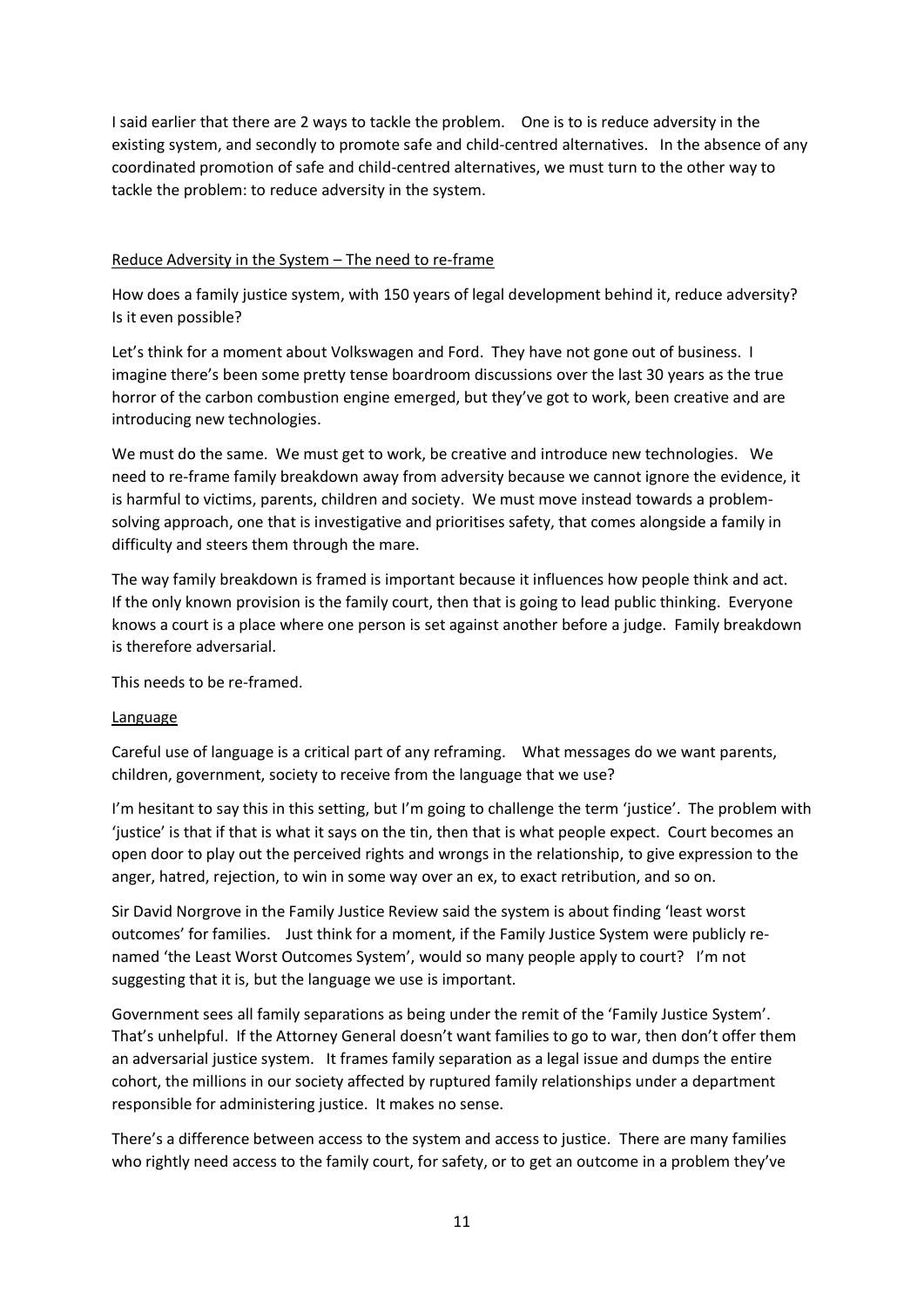been unable to resolve themselves. We have a system which is fair and balanced, and we have good laws in place for how decisions are to be arrived at. But do we offer justice?

Family law is totally different from other forms of justice. In laws of contract or tort, the analysis is backwards looking, to correct past wrongs, to provide just outcomes. In family, it's not about correcting past wrongs. We are forwards looking. As of today, we have abandoned fault, we're not interested. We want the best outcome that can be achieved for the family, for the child and the parents. That's a higher, better outcome than either parent's concept of justice.

I'd like to suggest the family court is there to address family problems. Really, the private law system is a 'Family Problems system' and the flip-side of this is that it's then natural to apply a problem-solving approach.

So how could the system be framed as a Family Problems System?

Kate Stanley at the Frameworks Institute is an expert in reframing, why it matters and how to achieve it. She says that when there's a system with a power dynamic, everyone in the system echoes the language of the most powerful. However much time, effort and resources are spent reframing, it will all be for nothing unless it is embraced by those at the top.

In the system for families who separate, who are those at the top? It's not the parenting specialists or the mediators, the child consultants or the therapists or the domestic abuse workers or even the financial experts who provide their advice, it is without a doubt the legal professionals. Perhaps the most powerful are the judges and, for many families, that will be the magistrates. I come back to the importance of magistrates training.

Our legal processes, from the court papers at the start all the way to the manner in which judgments are written need to set a problem-solving tone, so that can be echoed by others.

There's so much we could do in this area. The FJYPB has already done some excellent work and I recommend everyone reads their paper 'Mind Your Language!' Emma Nash has also launched the Family Law Language Project<sup>13</sup>.

Here are a few headline suggestions.

The Court heading 'Applicant vs Respondent' is a shocker. Instead, couldn't we head all court papers 'In the matter of the X family' and then list each family member and their age? (It's important in finance cases so that nobody forgets the silent victims in the background whose lives are thrown into misery as their parents litigate over money.)

'Parties' – this isn't a party. Let's call people by their name.

'Disputes' – families have issues or problems to be resolved. Disagreements are normal between parents and our system shouldn't escalate them to conflict if they need help in resolving them.

Linked to that, DR or ADR or NCDR – dispute resolution may be fine for the commercial world, but when working with families, we support them to resolve issues or problems. The MoJ call for evidence on DR used this terminology used throughout, as if family separation was no different from other areas of law. (It's great that so many family practitioners responded and let's hope that influences reform.)

<sup>13</sup> https://www.thefamilylawlanguageproject.co.uk/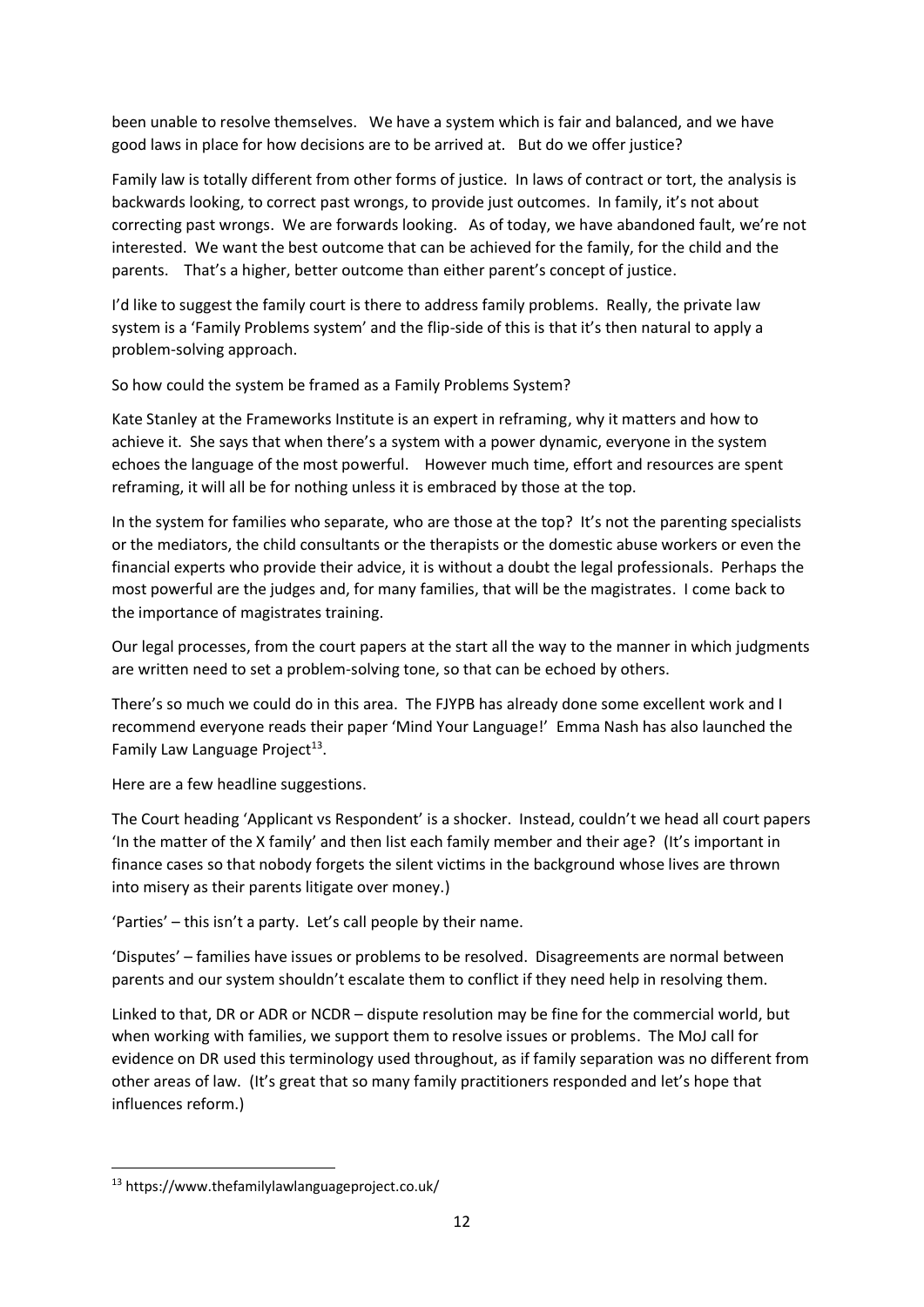'The other side' – we don't have sides in a family breakdown.

'Contact' – what a terribly sterile term to refer to the close and nurturing relationship that a child has with a parent.

The list could go on. There is work to be done to pull together a comprehensive set of proposals for language change within the whole system and the President is keen that this be done.

Ultimately, we need a change in the way family separation is referenced through the whole of society. As with sexism and racism, we must not use words which cause harm or offence to others. The whole lexicon of warring couples, custody battles, fighting for my rights… must stop. These are the equivalent of old-fashioned diesel engines and are a stain on our planet.

The media interest leading up to today's new law has confirmed what Kate Stanley has said. Society will always be led by those at the top of the power dynamic. There's no point campaigning for more appropriate language at the school gate if the system continues to offer people a fight. We need to get our house in order before we can ask, or expect, others to find a more relational response to family breakdown.

As I finish, I'd like to comment on the language used in a headline from the Sunday Times last November. It encapsulates so much of what is wrong about the way family separation is referenced and made my blood boil when I read it.

## *'Warring Couples face penalties for clogging up family courts'*

- o First, the battle metaphor of 'warring couples' is harmful
- $\circ$  Next, it's parent-blaming, they are the problem for bringing their war to court. The overstressed, overburdened family court likes to split and project, it's all the fault of the parents. Unhelpful.
- $\circ$  There's a suggestion that somehow the parents should have dealt with this differently, that they shouldn't be at war and they shouldn't be in court. But where is the coordination of information and support for these parents when they separated? If all that's on offer is an adversarial court system, don't be surprised if parents turn up ready for the fight.
- $\circ$  It promotes a 'stick' approach via penalties, when we know these families already have high levels of mental health vulnerability. Clearly they need a 'carrot' not the 'stick'.
- $\circ$  Perhaps most significantly, the headline presents this as a problem for the courts, being 'clogged up', rather than anything to do with child welfare. As ever, the problems facing the family justice system are reported as problems for the system, with little or no reference to the catastrophic impact on the lives of the children.

A better headline would have been '*Early Support Needed for Families in Crisis*"

### **Conclusion**

We have a long way to go to get things right. We do not yet have the paradigm shift that has been achieved in the climate change movement. I'm not sure where we are in their 60-year timeline. Perhaps our Children Act was the equivalent of the first 1972 UN Convention. It's been 30 years since the Children Act and we still don't have the concept of child welfare leading the design of our systems. I hope we'll see that paradigm shift within our lifetimes.

Meanwhile, we might all reflect on whether we leave a green footprint in the lives of the families we work with? How is our contribution in this family impacting the children?